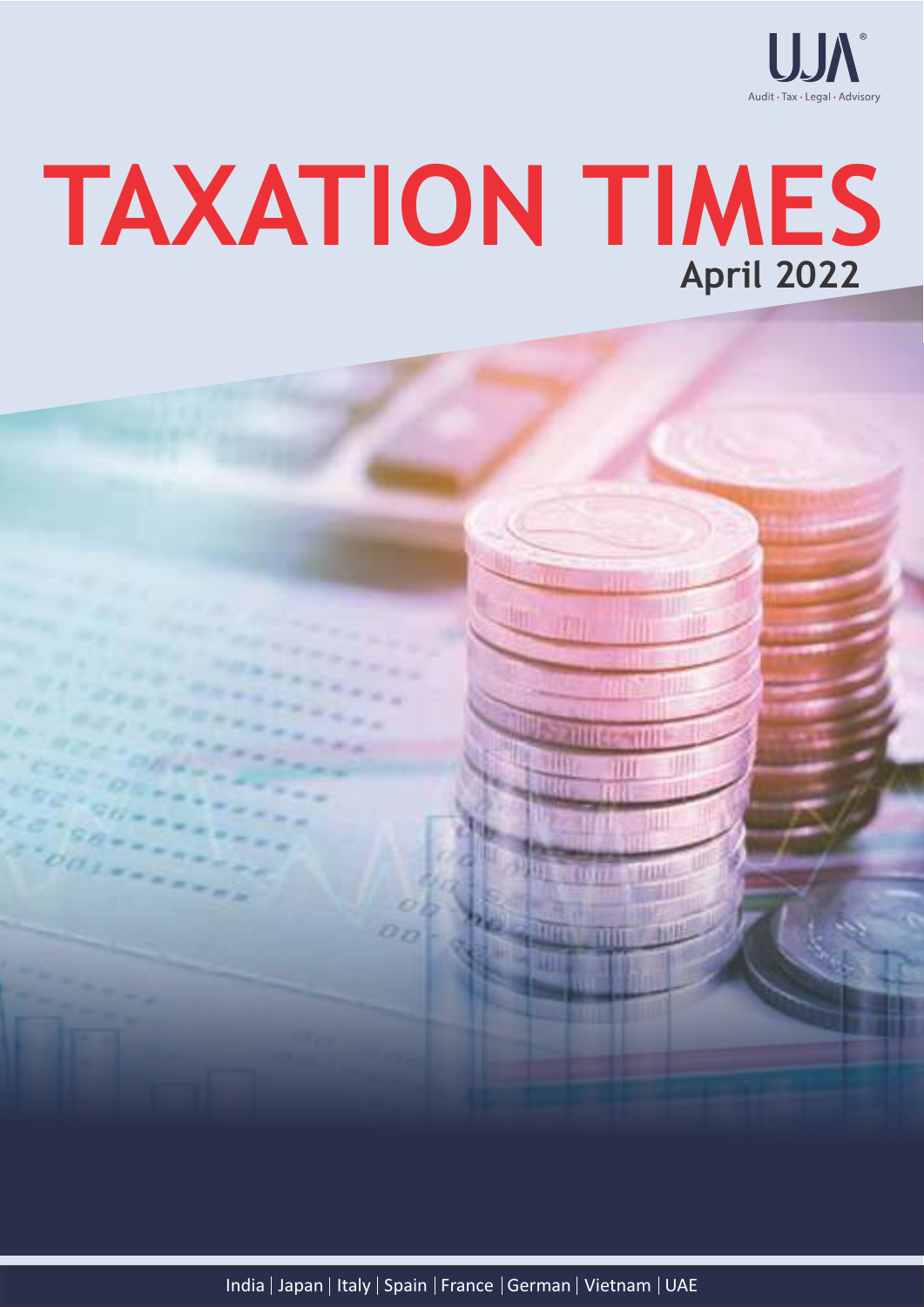

# **Contents**

| $\geq$               | <b>Introduction</b>                                 | 02 |
|----------------------|-----------------------------------------------------|----|
| $\geq$               | <b>Article</b>                                      | 03 |
| $\geq$               | <b>Case Laws</b>                                    | 06 |
| $\triangleright$     | <b>Tax News From Around The World</b>               | 09 |
| $\triangleright$     | <b>Circulars, Notifications &amp; Press Release</b> | 10 |
| $\ddot{\phantom{1}}$ | <b>Tax Compliances For May 2022</b>                 | 11 |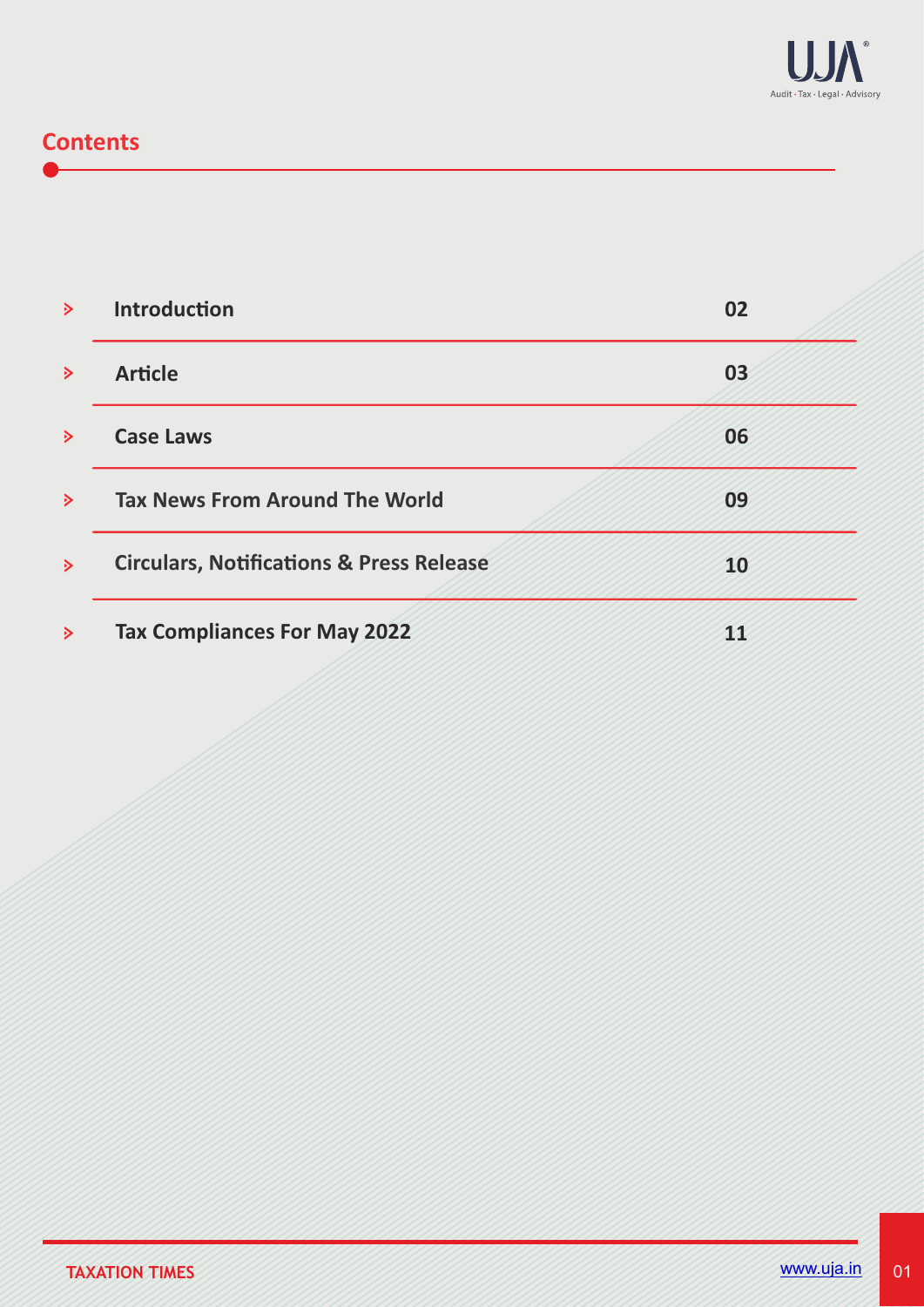

# **Introduction**

India & Europe have decided to launch the EU India Trade & technology Council. This strategic co-ordination mechanism will allow both partners to tackle challenges at the nexus of trade, technology & security & thus deepen co-operation. It will be a matter of time to see as to how would this strategic move have an impact on both the countries.

Coming back to this month's Taxation Times, here's what is in store:

- 1. An article which briefly explains the provisions of  $s. 37(1)$  of the Income Tax Act 1961;
- 2. Case laws from various courts;
- 3. Tax news from around the world;
- 4. Tax compliance calendar May 2022;
- 5. Notifications & Circulars from April 2022

We hope that you find this month's edition of the Taxation Times useful. In case you have any feedback or need us to include any information to make this issue more informative, please feel free to write to us at info@uja.in

Happy Reading!

Best Regards, UJA Tax Team



**Neha Raheja** *Partner - Direct Tax UJA*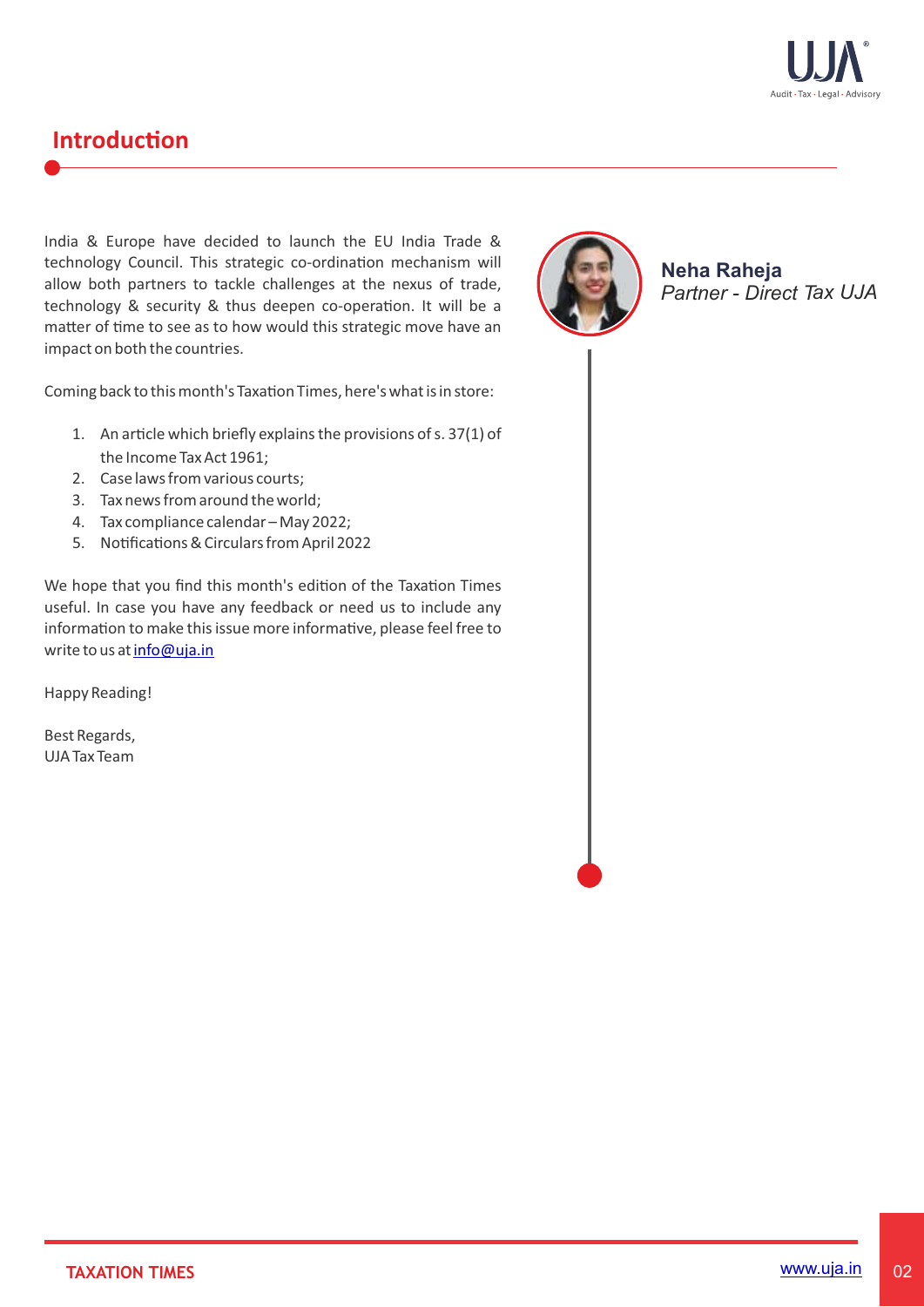

# **Article**

#### Explained – section 37(1) of the Income Tax Act 1961

s.  $37(1)$  of the Income Tax Act 1961 ('ITA') is a residual section. The section was introduced with an intent to enable the taxpayers claim expenditure which is not covered under s. 30 to s. 36 of the ITA.

However, there are certain conditions which need to be satisfied in order to claim deduction under s. 37(1) of the ITA :

- $\triangleright$  The expenditure should not be capital in nature;
- $\triangleright$  The expenditure should not be personal in nature;
- $\triangleright$  The expenditure should have been incurred in the previous year;
- $\triangleright$  The expenditure should be in respect of the business carried on by the assessee;
- $\triangleright$  The expenditure should have been expended wholly & exclusively for the purpose of business;
- $\triangleright$  The expenditure should not have been incurred for a purpose which is prohibited by any law.

In this article, we analyse each of the limb of  $s. 37(1)$  of the ITA individually to understand the exact circumstances under which deduction can be claimed or cannot be claimed under s. 37(1).

# **Expenditure should not be covered under s. 30 to 36 of the ITA**

The taxpayer cannot claim any expenditure under s. 37(1) of the ITA if the same is allowable under s. 30 to s. 36 of the ITA. However, here it is explicitly pertinent to note that any expenditure which cannot be claimed under s. 30 to 36 cannot be claimed under s. 37 (1) either. For instance, the Hon'ble Supreme Court in the case of *Southern Technologies*  **Ltd. V/s CIT** has held that a provision for doubtful debt is expressly excluded from s. 36(1)(vii) & therefore the same cannot be allowed under 37 of the ITA.

# **Expenditure should not be capital in nature**

Expenditure can be classified into two types – revenue & capital. There is no fixed definition by which expenditure can be idenfied as revenue or capital. It all depends upon the nature of the expenditure which was incurred/expended.

For example - capital expenditure could be for acquiring/improvising on a fixed asset whereas revenue expenditure is incurred in normal course of business.

Capital expenditure could be a one-time expenditure; however revenue expenditure could be a recurring expenditure. Capital expenditure can produce benefits which stretch over a period of a few years whereas revenue expenditure the benefit may be limited to the particular year itself.

The Hon'ble Apex Court in *Brooke Bond India Ltd.* has stated that share issue expenses are in the nature of capital expenditure. In *Motor Industries Ltd.* it was decided that expenditure incurred in relation to right issues were capital in nature.

The Hon'ble Delhi High Court in the case of *IndianVisit.com (P) Ltd* has held that for an assessee engaged in travel business the expenditure incurred on development of website was revenue in nature. Although, a website may provide an enduring benefit to an assessee, the intent & purpose is not to create an asset but provide a means for disseminating information about the assessee.

An expenditure was incurred by the assessee to explore the possibility of setting up a paper project which did not materialize. The Punjab & Haryana High Court in *Vardhman Spinning & General Mills* treated the expenditure as revenue in nature as no asset of enduring benefit was acquired by the taxpayer & possibly if the plant was set up, the expenditure could be treated as capital expenditure.

#### **Expenditure should not be personal in nature**

The expenditure incurred by the assessee should be wholly & exclusively for the purpose of his business & profession. No expenditure incurred which is personal in nature is allowable as a deduction. For instance, the Hon'ble Delhi High Court in the case of Mr. Shanti *Bhushan V/s CIT* held that medical expenditure by the assessee has no immediate or direct nexus on his professional field per se. Therefore, such medical expenditure incurred by the assessee is personal in nature & not allowable as a deduction under s. 37(1) of the Income Tax Act 1961.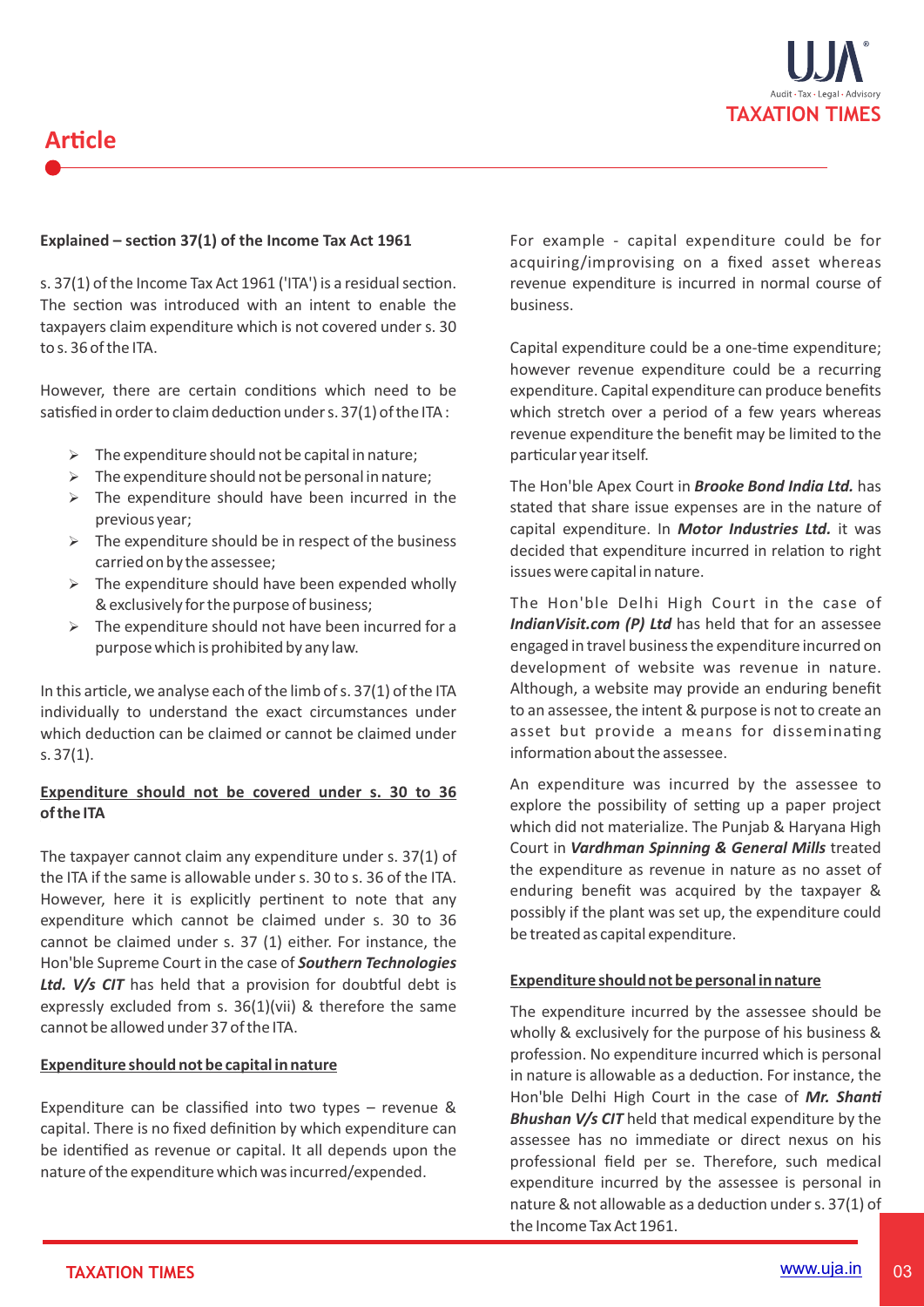

#### **Expenditure should be incurred in the previous year**

To claim deduction under s.  $37(1)$ , the expenditure should be incurred in the previous year. In *Kanoria Chemicals & Industries Ltd.* it was held that in order to claim an amount as revenue expenditure, the assessee should establish that either the expenditure was incurred in that particular year or something happened which has created or crystallised a liability of the assessee in that year so that the amount could be claimed as a deduction on accrual basis.

# **Expenditure should be incurred wholly & exclusively for business purpose**

der s. 37(1) of the Income Tax Act 1961, the assessee should be able to establish the connection between expenditure incurred & his business.

The Hon'ble Supreme Court in *Jamna Auto Industries* &*Sassoon J. David* has held that an assessee can claim an expenditure even if there is no compelling necessity to incur the same.

### **The expenditure should not have been incurred for a purpose**  which is prohibited by any law (Explanation to s. 37(1)

Explanation 1 to s.  $37(1)$  was inserted by Finance Act 1998 retrospectively from  $1<sup>st</sup>$  April 1962.The intent behind the insertion of the explanation was to disallow claim made by taxpayers in respect of extortion money, bribes, haftas etc. as business expenditure.

Any amounts paid for infraction of law or contravention of law is not allowable under s. 37(1) of the ITA. However, when expenses are compensatory in nature, these can be allowed.

In *CIT V/s Neelavathi,* the Karnataka High Court held that money paid to local police & local gundas towards maintenance of theatre run by the assessee being an illegal payment is not allowable as a business expenditure.

Infraction of law is not a normal incident of business  $\&$  therefore, no expense which is paid by way of penalty for breach of law can be said to be an amount wholly & exclusively for business purpose [*Haji Aziz & Abdul Shakoor Bros V/s CIT*].

In the case of *Aluminium Co. Ltd V/ s CIT (SC)* stated that payment made under a statutory obligation because the assessee was in default could not constute expenditure for the assessee's business.

However, there are certain decisions wherein it has been held that any expenses which are compensatory in nature are allowed as a deduction under s.  $37(1)$  of the Income Tax Act 1961. In the case of *CIT V/s Kaypee Mechanical India (P) Ltd.,* the delayed payments of service tax made by the assessee was incurred wholly & exclusively for the assessee's business & therefore such payment cannot be construed as payment for the violation of law.

The **Supreme Court** in *CIT V/s Luxmi Devi Sugar Mills P. Ltd* & *Mahalaxmi Sugar Mills Company V/s CIT* clearly provided that payment of interest is compensatory in nature & cannot be characterised as penalty

s.  $37(1)$  is a residuary section & there is no clear demarcation which can be identified to interpret whether an expenditure can fall into it's ambit or not. The nature & purpose of the expenditure incurred in line with the business of the assessee needs to be closely understood in order to determine whether deduction can be claimed in line with  $s. 37(1)$  or not.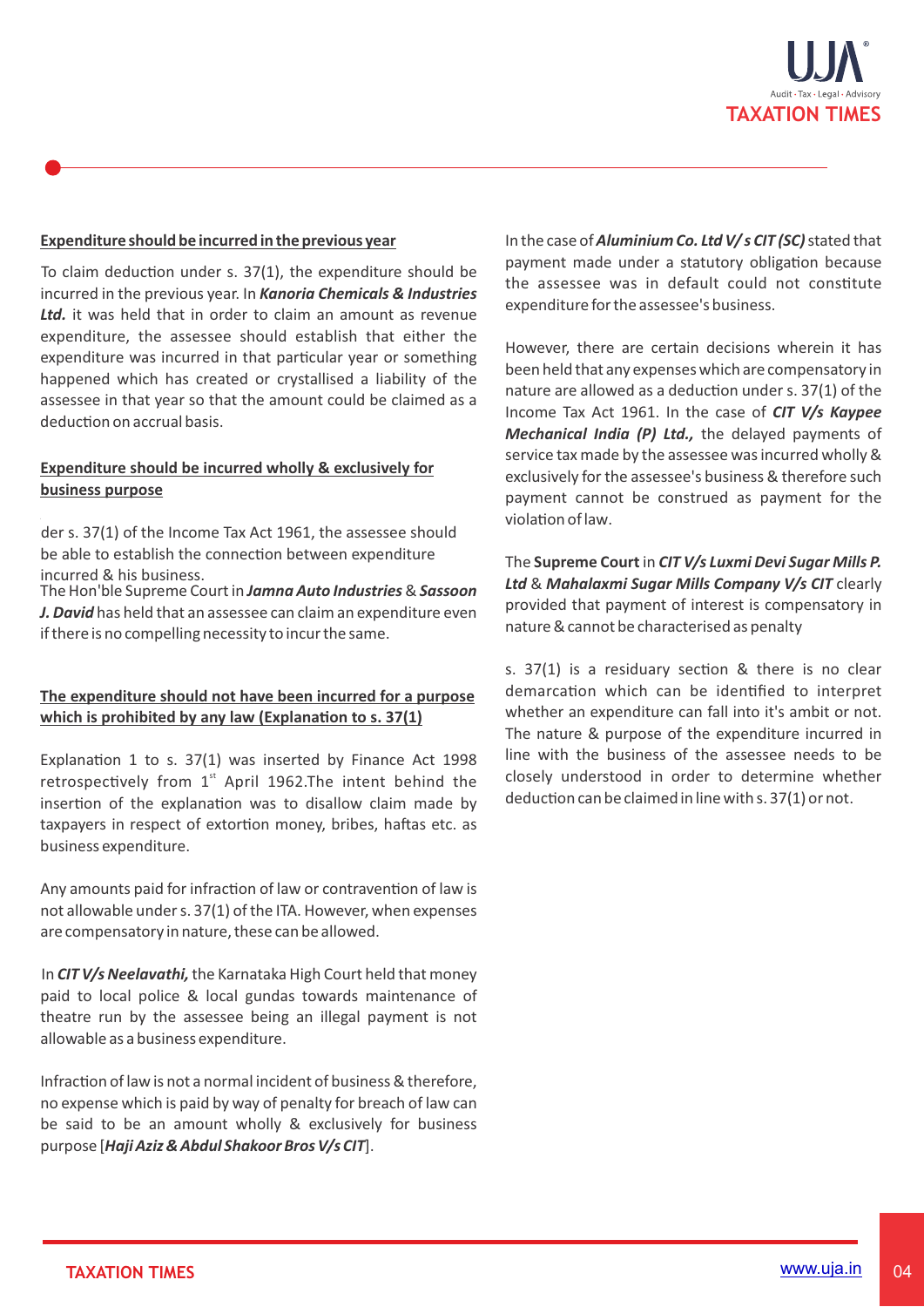# **Case Laws**



**When investment has been made by a taxpayer into the equity of another company out of borrowings, the interest**  so paid on such borrowings is an admissible deduction in **terms of s. 36(1)(iii). It can be held that funds are diverted for non – business purposes only incase of interest free advance given and not incase of investment in the equity shares of another company.** 

**Summary**: The taxpayer<sup>1</sup> is a company engaged in the business of toll collection and repairs & maintenance of the roads. During the course of the assessment proceedings, the Ld. Assessing Officer ('Ld. AO') observed that the taxpayer has had huge borrowings out of which investment was made in M/s Baramati Tollways Pvt. Ltd. The Ld. AO stated that since there was no business activity in the taxpayers company, it cannot be said that there is any commercial expediency/ business purpose for investing in M/s Baramati Tollways Pyt. Ltd. In response to the show cause notice issued by the Ld. AO as to why interest on the borrowing not be disallowed as the funds have been diverted for nonbusiness use, the Authorized Representative ('AR') relied on the decision of the Hon'ble Punjab & Haryana High Court in the case of *Rockman Cycle Industries (P.)*  Ltd<sup>2</sup> wherein it was upheld that merely because borrowing cost of investment in the share to sister company yielding dividend less than the interest paid on the borrowings such interest cannot be disallowed.

However, the Ld. AO did not accept the contention of the taxpayer and made a disallowance of INR 4,47,93,169/- under s. 36(1)(iii) of the Income Tax Act, 1961 ('ITA') being the total interest payment made by the taxpayer.

Aggrieved by the decision of the Ld. AO, the taxpayer carried the matter before the Hon'ble Commissioner of Income Tax (Appeals) [Hon'ble CIT(A)]. The Hon'ble CIT(A) deleted the disallowance upheld by the Ld. AO stating that the subsidiary is in the business of tollways. When, both the holding company & subsidiary company are engaged in the business of toll collection,

the holding company gains control over subsidiary with investment in shares of the subsidiary. Thus, immediate advantage derived may not be in money terms; however control of Board of Directors on the subsidiary is an advantage in itself for furtherance of business interest of the holding company considering that the holding & subsidiary are in the same line of business.

The Hon'ble CIT(A) invited attention to the decision of the Hon'ble Supreme Court in the case of *CIT* v. *Malayalam Plantations Ltd<sup>3</sup>.* and *CIT* v. *Birla Cotton* Spinning and Weaving Mills Ltd<sup>4</sup>. wherein it was decided that even if there is no profit/revenue emanating from investment, such investment is dictated by commercial expediency & no businessman can be compelled to maximize profits.

The Hon'ble Supreme Court in *Hero Cycles (P.) Ltd.* v. *CIT (Central)⁵* has held that when the assessee has significant interest in the business of the subsidiary and utilizes even borrowed money for furthering its business no disallowance can be made under section 36(1) (*iii*). Here it was further observed that it was for the AO to establish nexus between the borrowing and advancing to prove that expenditure was for non-business purpose which Assessing Officer failed to do. The Hon'ble Supreme Court has also cited from the judgment of the Delhi High Court in *CIT* v. *Dalmia Cement Ltd<sup>6</sup>*. and agreed with the view that once it is established there is nexus between expenditure and purpose of business (which need not necessarily be business of assessee itself ) the test of commercial expediency is satisfied.

Against the order of the Hon'ble CIT(A), the taxpayer has preferred an appeal before the Hon'ble ITAT.

ACIT V/s Rideema Toll (P) Ltd [2022] 137 taxmann.com 252 (Mumbai – Trib) CIT v. Rockman Cycle Industries (P.) Ltd.

<sup>[2011] 15</sup> taxmann.com 306/203 Taxman 302/331 ITR 401 (Pun. & Har.) <sup>3</sup>CIT v. Malayalam Plantations Ltd. [53 IT 140]

<sup>&</sup>lt;sup>4</sup>CIT v. Birla Cotton Spinning and Weaving Mills Ltd. [82 IT 166].  *Hero Cycles (P.) Ltd.* v. *CIT (Central)* in Civil Appeal No 514/2008 *CIT* v. *Dalmia Cement Ltd.* 254 ITR 377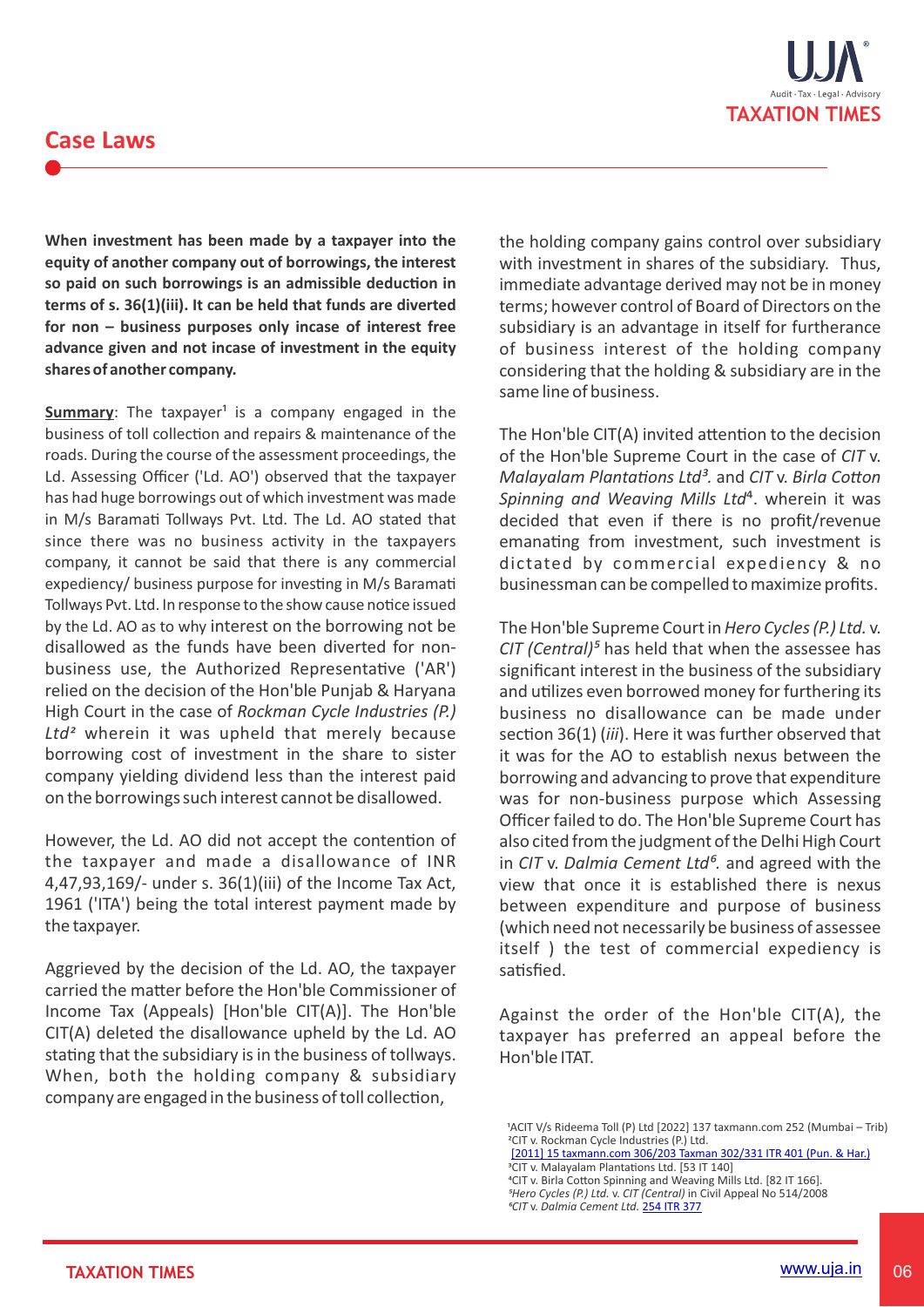

**Decision**: The investments have been made by the taxpayer in the ordinary course of it's business. Further, the investments have been made in the equity shares of a company in materially similar line of activity. As long as the funds borrowed by the taxpayer are used for business purposed, interest is admissible under s. 36(1)(iii) of the ITA. An investment in equity of another company is materially different from an interest free advance/loan to another company. The Hon'ble ITAT observed that the diversion of funds for non – business purpose would come into play incase of an interest free advance & not for investment for another company. Therefore, the disallowance made by the Ld. AO is not justified as the very basis/ premises of such disallowance is that investment in share capital of another company would amount to diversion of funds for non – business purposes. If such investment yields returns in the year of investment is immaterial.

It is pertinent to note that in the investment in share capital of another company amounts to diverting the borrowed funds for the business of another company but then as we noted earlier an equity investment as inherently and materially different *vis-a-vis* an interest free loan and advance. Since, the distinction has been set aside in the present case, the disallowance deleted by the Hon'ble CIT(A) is upheld.

**Where, the taxpayer being engaged in the business of plying trucks had accepted & repaid loans in cash from family members to meet business exigencies such as payment to drivers & other business associates, keeping in mind the nature of the taxpayers business**  the explanation is acceptable & therefore the penalty **imposed under s. 271D & 271E ought to be set aside.** 

**Summary:** The taxpayer<sup>7</sup> is an individual. He is engaged in the business of plying trucks & filed it's return of income on the basis of estimations with reference to gross receipts derived. A survey under s. 133A was conducted in the premises of the taxpayer on  $19<sup>th</sup>$ November 2007. Certain documents & registers – lorry receipts, expenses & other entries were impounded from the business premises of the taxpayer.

During the course of the assessment proceedings, the assessee could not produce any books of accounts & claimed that he did not maintain any regular books of accounts. The Authorized Representative ('AR') of the taxpayer agreed that to the receipt of the hand loans & payment thereof. It was also pointed out that such loans were taken from family members for business need for payment to drivers & other business associates to enable the taxpayer ply trucks.

These loans were repaid within a few days on receipt from the transportation. Further, the taxpayer being uneducated, no books of accounts were maintained. The AR for the taxpayer pleaded that having regards to the facts of the case, it is not feasible for an uneducated/ undereducated taxpayer to make effective use of banking channels & a benign view should be taken consistent with the ground realities & the penalties imposed should be cancelled.

Aggrieved, the appeal was preferred before the Hon'ble ITAT. The assessment under s. 143(3) was concluded on the basis of the registers impounded & other incidental information. The registers contained entries of cash receipts & cash payments in excess of INR 20,000/- from various persons which are admitted as cash loan receipts and cash loan payments. Provisions of s. 271D & 271E were invoked for alleged infringement of s. 269SS and 269T & penalty of INR 21,82,000/- & INR 16,70,500/-. The Hon'ble Commissioner of Income Tax (Appeals) [CIT(A)] upheld the penalty imposed

Aggrieved, the appeal was preferred before the Hon'ble ITAT.

<sup>7</sup>Delhi Tribunal in Balwan Singh v. Asstt. CIT [2022] 137 taxmann.com 395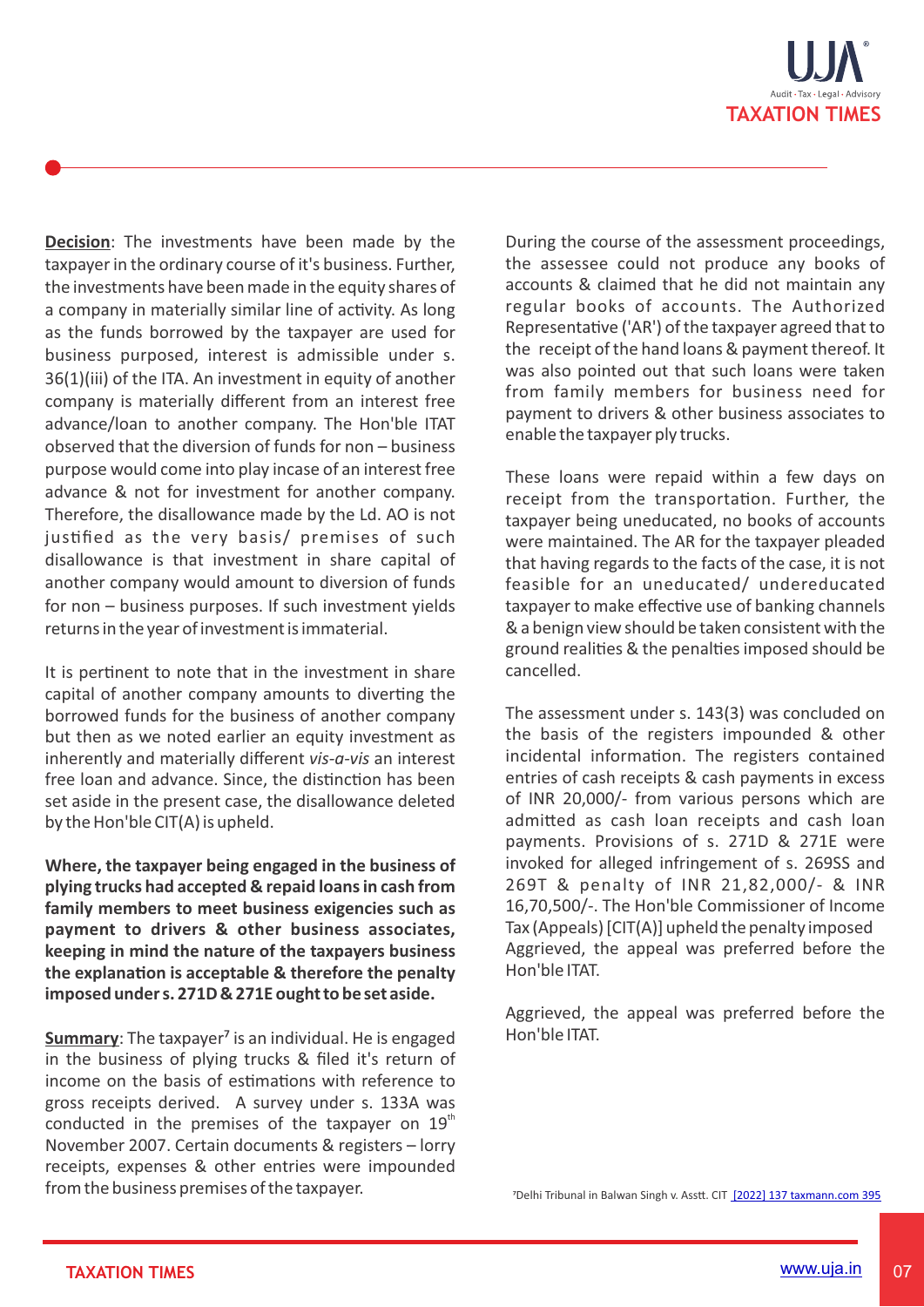

**Decision:** The Hon'ble ITAT accepted the fact that the taxpayer is engaged as a taxpayer & has not maintained any regular books of accounts. The assessment was concluded on estimation basis which also includes some impugned entries towards cash receipts by way of loan. The taxpayer during the course of the assessment itself accepted that cash has been received by way of temporary loan to meet certain business exigencies considering the nature of business. The Revenue has not disregarded the business exigency of the taxpayer, the defence has been rejected merely because the taxpayer failed to come out with complete facts/ documents regards the transaction. The turnover receipts declared by the taxpayer at INR 39,61,195/- was enhanced to INR  $1,33,67,162/$ - for the purposes of estimation of income based on such impounded records. Therefore, imposition of penalty separately towards such receipts by way loan is not jusfied.

The impromptu response of taxpayer at the time of survey requires to be seen in its natural perspective. Considering the nature of the business of the taxpayer, the explanation given by the taxpayer appears plausible. Several decisions such as *Dy. CIT* v. *Rupen Dass* , *CIT* v. *Balaji Traders*⁹, *Dy. CIT* v. *Vignesh Flat Housing Promoters<sup>10</sup>* amongst others have reiterates that breach of s. 269SS and 269ST for receipt & payment of cash attributable to business exigencies is merely technical or venial breach.

Accordingly, in view of the facts & circumstances of the case, penalty under s. 271D & 271E of the ought to be set aside.

 Dy. CIT v. Rupen Dass [2011] 16 taxmann.com 35 (Kol.) CIT v. Balaji Traders [2008] 167 Taxman 27/303 ITR 312 (Mad.) <sup>10</sup>Dy. CIT v. Vignesh Flat Housing Promoters [2007] 105 ITD 359 (Chennai)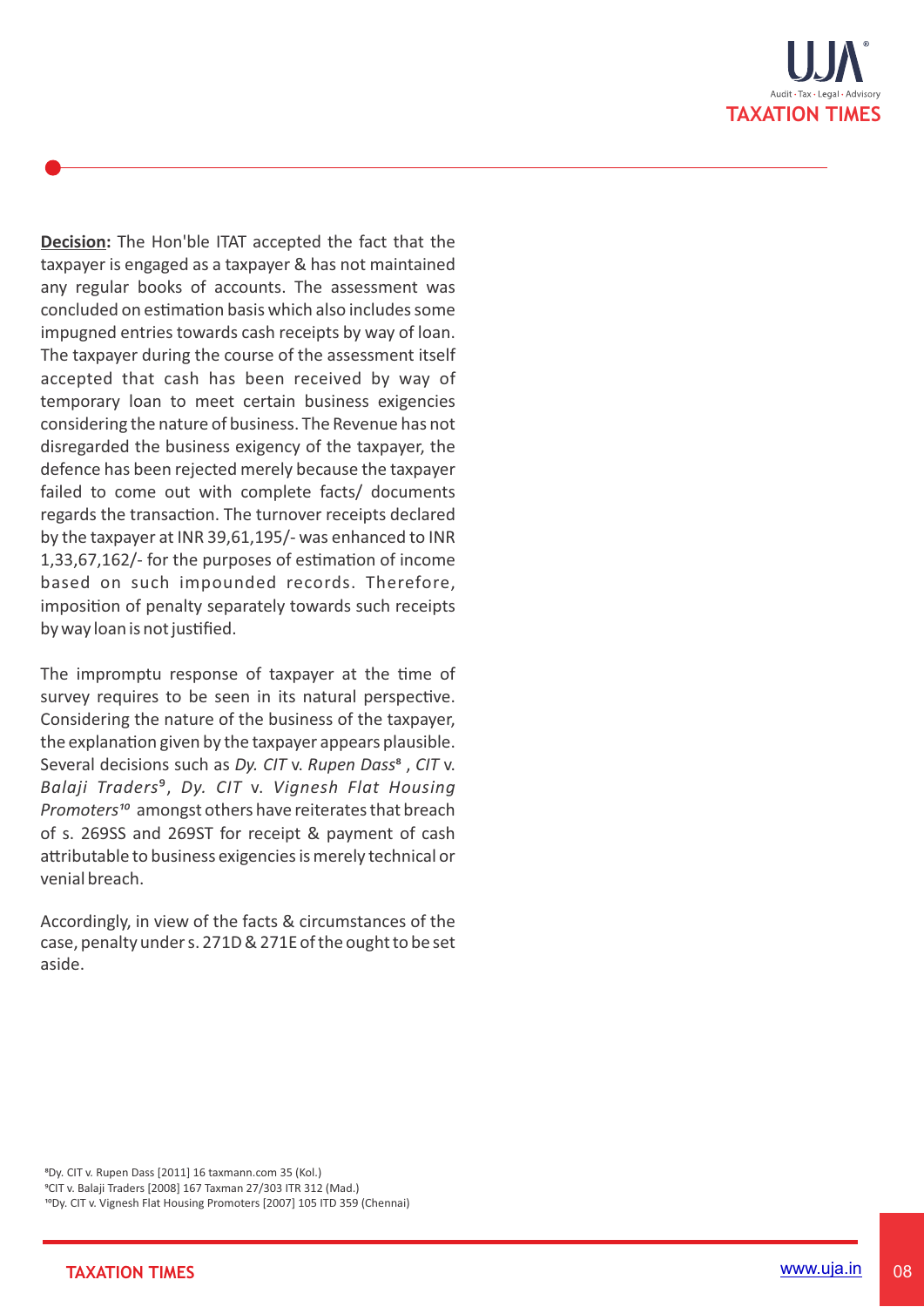

# **Tax News from around the world**

Characterization as a resident for withholding tax exemption under tax treaties signed by [France](https://mnetax.com/brazil-announces-new-transfer-pricing-regime-47218)

https://mnetax.com/characterization-as-aresident-for-withholding-tax-exemptionunder-tax-treaties-signed-by-france-47230

India entered into 62 APAs in 2021-2022

https://mnetax.com/india-entered-into-62[apas-in-2021-2022-47138](https://mnetax.com/characterization-as-a-resident-for-withholding-tax-exemption-under-tax-treaties-signed-by-france-47230)

Brazil announces new transfer pricing regime

https://mnetax.com/brazil-announces-new[transfer-pricing-regime-47218](https://uja.in/)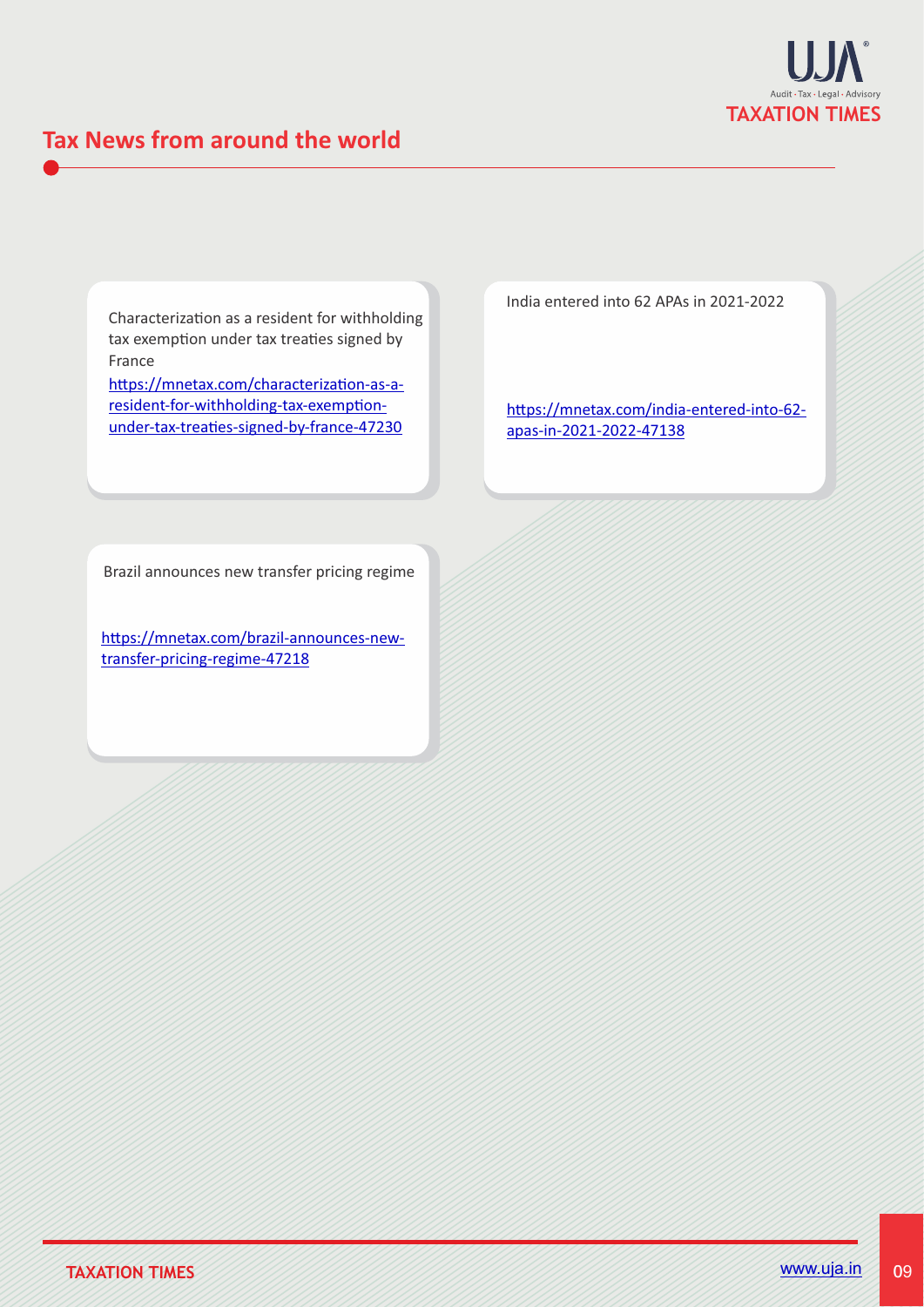

# **Circulars & Notifications**

# **Notifications:**

a. The CBDT amends the Income Tax Rules 1962 called as the Income Tax (6th Amendment), Rules, 2022 and inserts rule 12AAA 'Taxation of income from retirement benefit account maintained in a notified country' effective from the date of their

https://incometaxindia.gov.in/communicati ons/notification/notification-24-2022.pdf

c. The CBDT amends the Income Tax Rules 1962 called as the Income Tax (8th Amendment), Rules, 2022 and inserts subclause  $(3)$  and  $(4)$  of rule 2 'The Infrastructure Debt Fund' effective from the date of their publication in the Official

https://incometaxindia.gov.in/communicati ons/notification/notification-no28-[2022.pdf](https://incometaxindia.gov.in/communications/notification/notification-no27-2022.pdf)

b. The Central Government make e-Dispute Resolution Scheme, 2022 effective from the date of their publication in the Official Gazette

https://incometaxindia.gov.in/communicati ons/notification/notification-no27-[2022.pdf](https://incometaxindia.gov.in/communications/notification/notification-no28-2022.pdf)

d. The CBDT amends the Income Tax Rules 1962 called as the Income Tax (9th Amendment), Rules, 2022 and inserts rule 12AB 'Conditions for furnishing return of income by persons referred to in clause (b) of sub-section (1) of section 139' effective

https://incometaxindia.gov.in/communicati ons/notification/notification-37-2022.pdf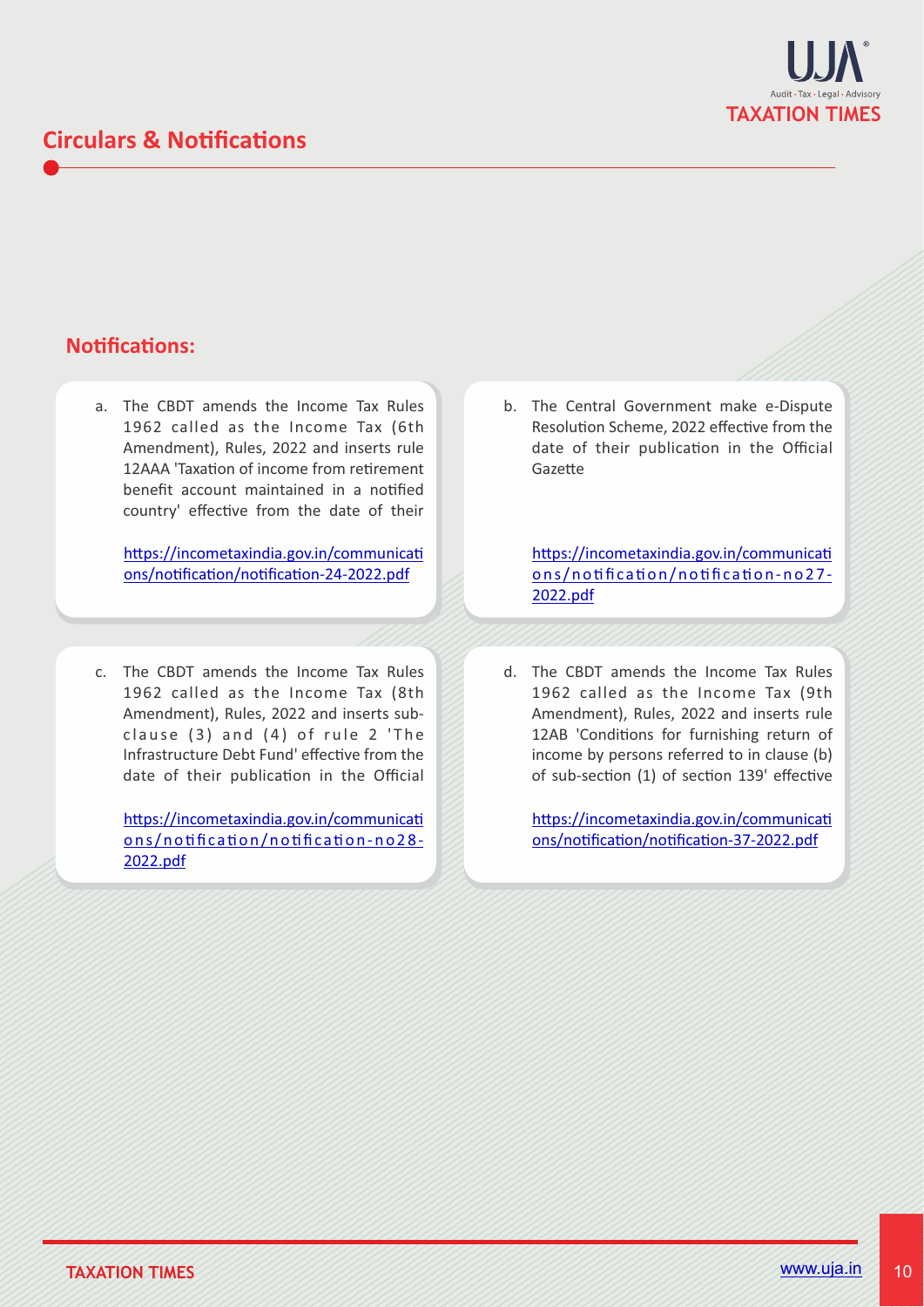

# **Tax Compliances for May 2022**